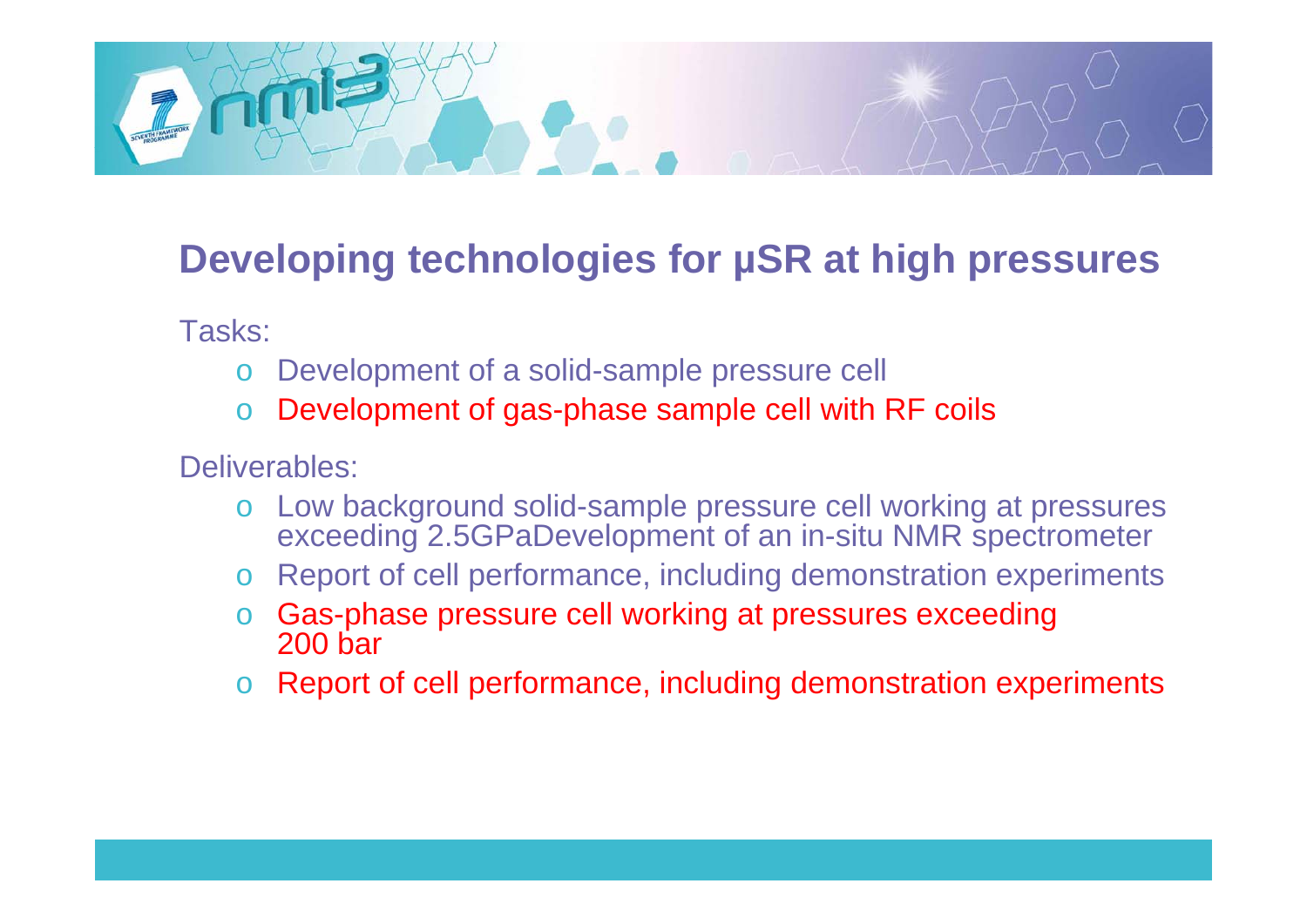

# **Background**

Built cells operating up to 50 bar to investigate:

- $\mathbb{R}^3$  Muon implantation in inert gases: demonstrate prompt formation of XMu+ species
- $\left\vert \cdot\right\vert$  Chemistry in the gas phase: programme to study gas phase radicals (difficult for EPR)
- $\mathbb{R}^3$  Bromine chemistry: investigation of muon states, and signature of possible radical state
- $\mathbb{R}^3$  Reactivity of Mu with small molecules (NO and CO): revealing quantum mass effects relative to H **Pressures**

Needs 'High' **pressures** (200bar)

Work carried out as part of an EPSRC grant (UK research council) to develop RF techniques for µSR, and in collaboration with Don Fleming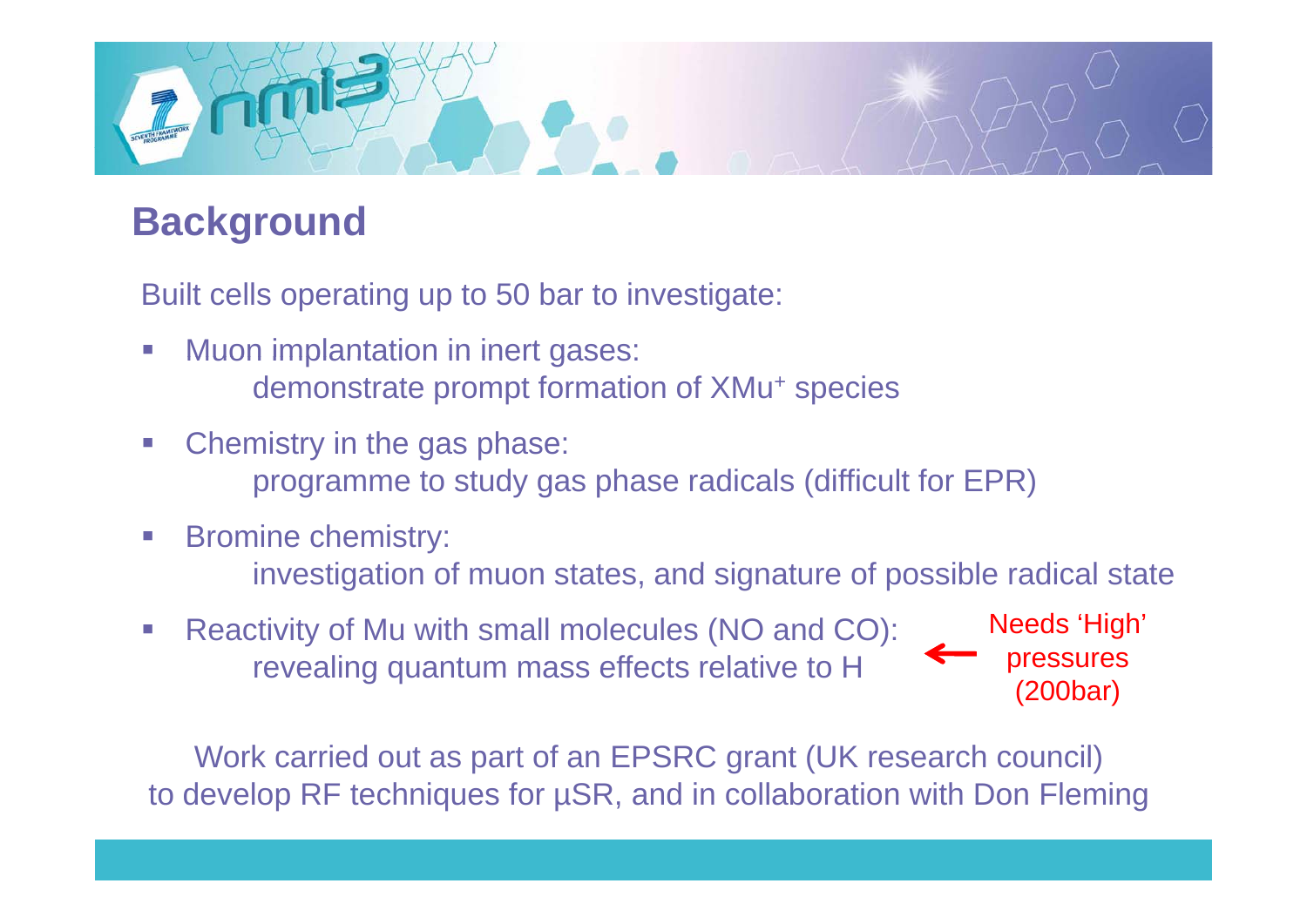

#### **Polymer Cells**



- $\overline{\phantom{a}}$ Constructed from PEEK polymer
- $\Box$ Good µSR properties (>90% missing fraction)
- $\overline{\phantom{a}}$ External RF coil – can easily be moved
- $\overline{\phantom{a}}$ Strength of materials can be a limitation
- $\overline{\mathbb{R}}$  outgassing of impurities from the PEEK cell No good for gas cells!

# **Metal Cells**

- Ξ Constructed from stainless steel with Ti windows
- $\mathbb{R}^3$  Single layer and laminate window investigated: 0.125mm (single): 25 bar, (5 layer): 35 bar 50 bar achieved with 0.175mm 7 layer laminate
- $\overline{\mathbb{R}^2}$ Internal RF coil – fixed position, narrow pressure
- $\overline{\phantom{a}}$ Requires RF feed-through rated at cell pressure

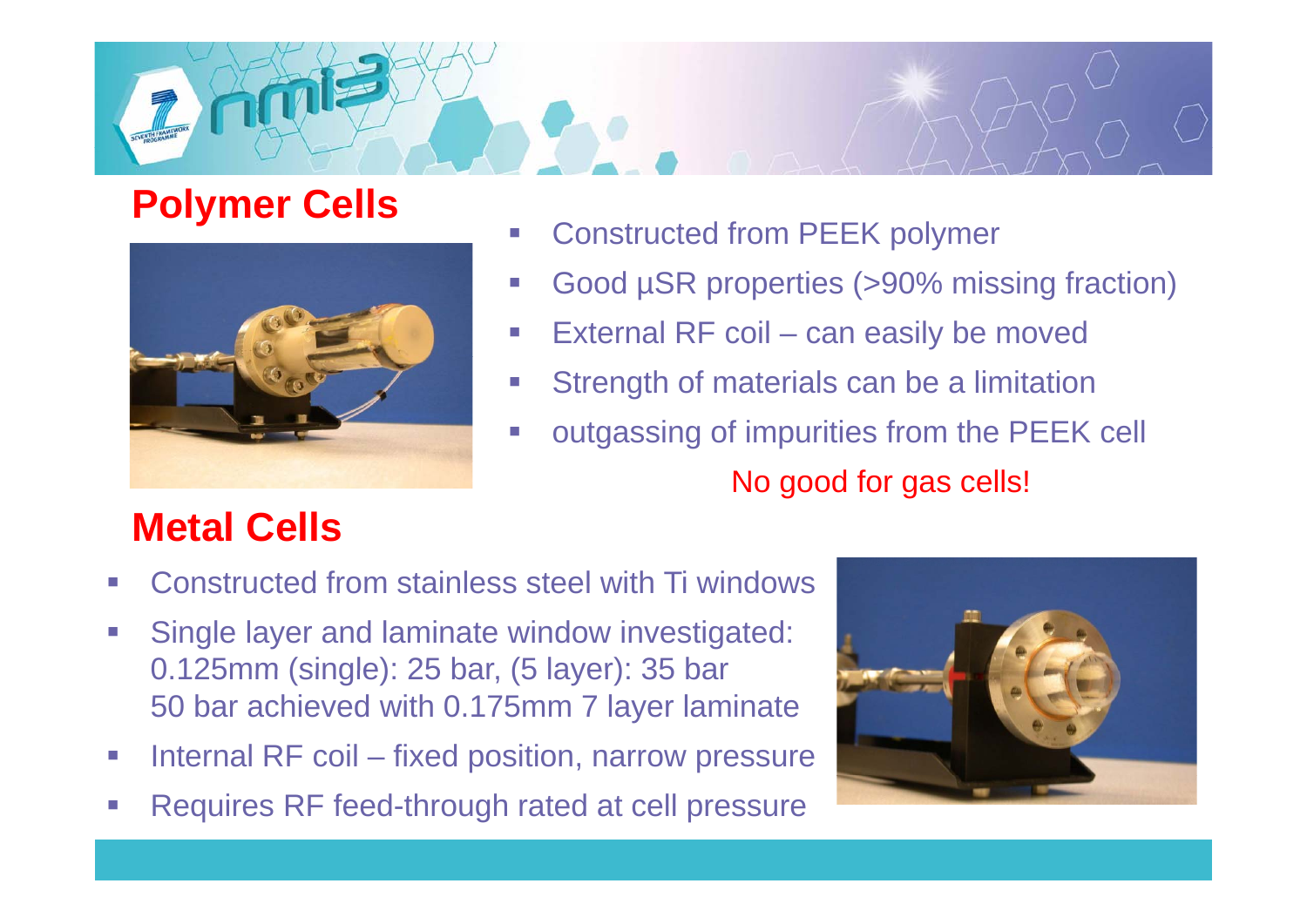#### **Designing 200+ bar cells**

 $\mathcal{L}_{\mathcal{A}}$ **For surface muons:** 

> muons would stop immediately after window RF coil would hang over end of cell windows and cell body would be non-metallic **We'd need 'magic' window and cell materials**!



 $\mathcal{L}_{\mathcal{A}}$  For **high momentum** muon beam: windows and cell body would be metallic muons would stop in centre of cell RF coil must be inside cell **We'd need an RF feed-through and a 'clean' coil**